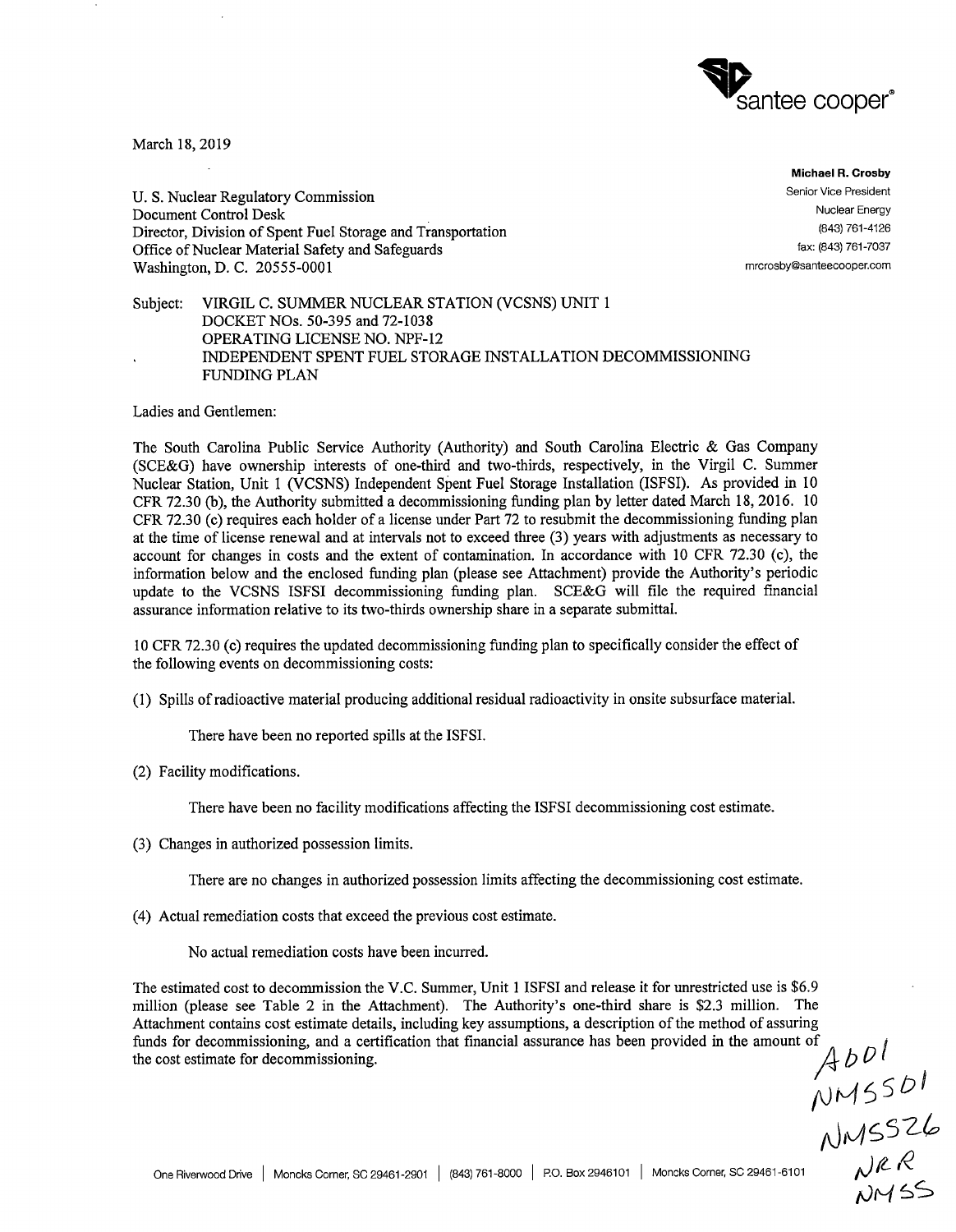Michael Crosby March 18, 2019 Page 2

This letter contains no new regulatory commitments. If there are any questions concerning this report, please contact me at (843) 761-4126.

Sincerely, *J. Cicolary* 

Michael R. Crosby Senior Vice President Nuclear Energy

MRC:trw

Attachment

cc: Catherine Haney Shawn A. Williams NRC Resident Inspector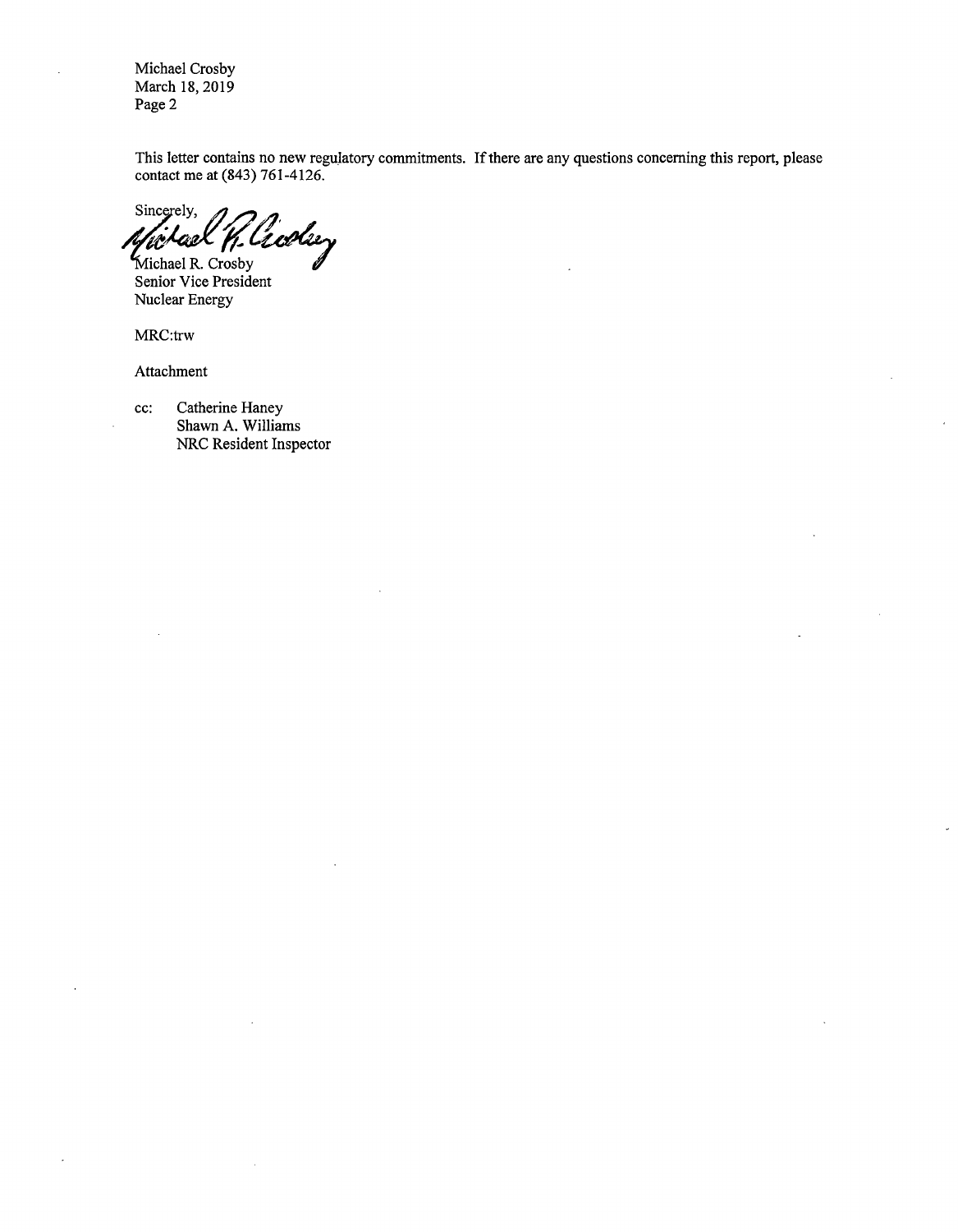$\ddot{\phantom{a}}$ 

 $\epsilon_{\rm i}$ 

 $\dot{\gamma}$ 

# 10 CFR 72.30 ISFSI DECOMMISSIONING FUNDING PLAN

# FOR

# VIRGIL C. SUMMER NUCLEAR STATION, UNIT 1

ISFSI DOCKET 72-1038 SOUTH CAROLINA PUBLIC SERVICE AUTHORITY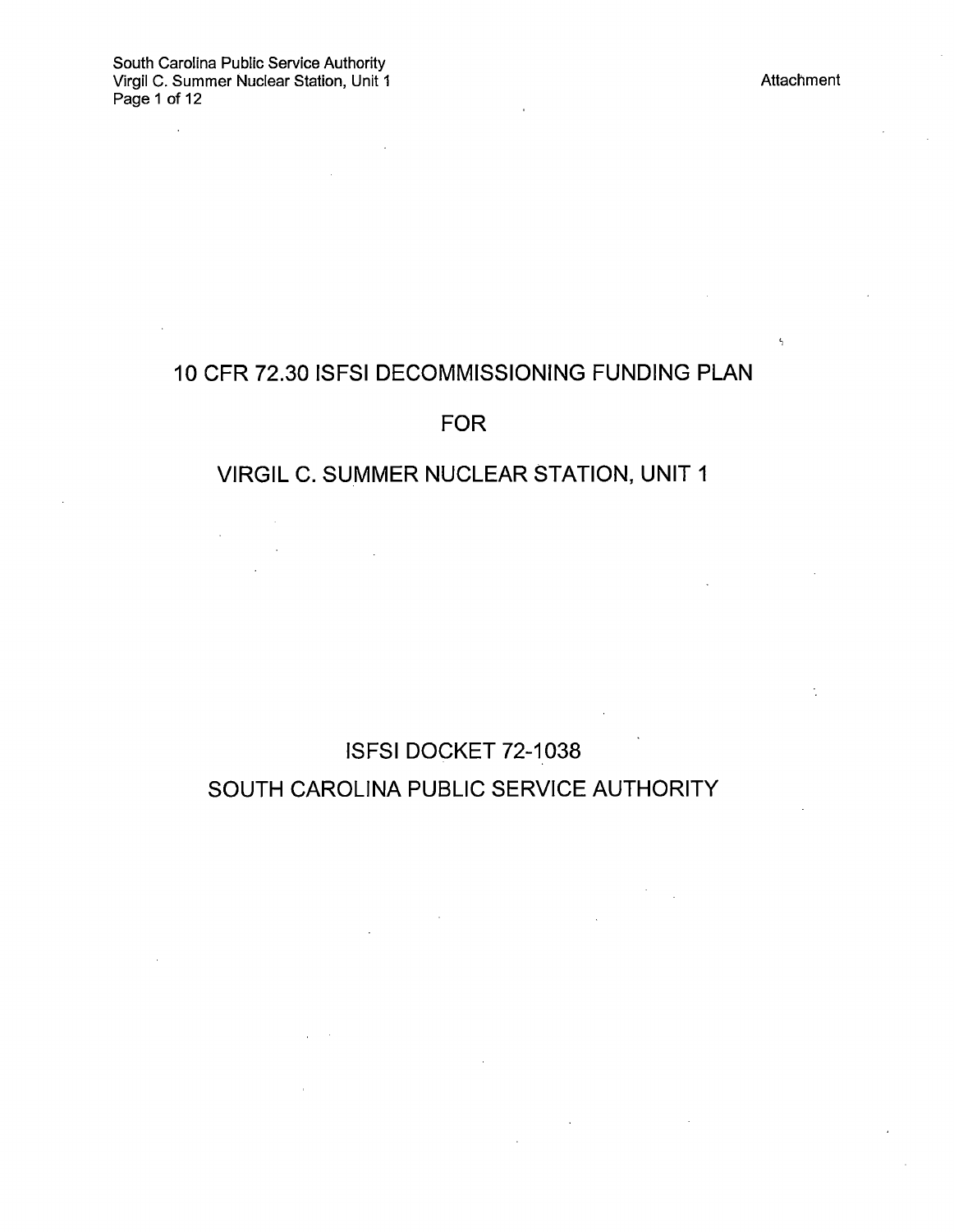#### **10 CFR 72.30 ISFSI Decommissioning Funding Plan**

#### **1. Background and Introduction**

The Nuclear Regulatory Commission (NRC) issued its final rule on Decommissioning Planning on June 17, 2011,<sup>[1]</sup> with the rule becoming effective on December 17, 2012. Subpart 72.30, "Financial assurance and recordkeeping for decommissioning," requires that each holder of, or applicant for, a license under this part must submit for NRC review and approval a decommissioning funding plan that contains information on how reasonable assurance will be provided that funds will be available to decommission the Independent Spent Fuel Storage Installation (ISFSI).

In accordance with the rule, this letter provides a detailed cost estimate for decommissioning the ISFSI at the Virgil C. Summer Nuclear Station, Unit 1 (V.C. Summer) in an amount reflecting:

- 1. The work is performed by an independent contractor;
- 2. An adequate contingency factor; and
- 3. Release of the facility and dry storage systems for unrestricted use, as specified in 10 CFR Part 20.1402

This letter also provides:

- 1. Identification of the key assumptions contained in the cost estimate;
- 2. The volume of onsite subsurface material containing residual radioactivity, if any, that will require remediation to meet the criteria for license termination.

### **2. Spent Fuel Management Strategy**

The operating license for V.C. Summer is currently set to expire on August 6, 2042. Approximately 2,757 spent fuel assemblies are currently projected to be generated over the life of the plant. Because of the breach by the Department of Energy (DOE) of its contract to remove fuel from the site, an ISFSI has been constructed with spent fuel planned to be transferred to the dry storage modules located at the ISFSI, to support continued plant operations. The ISFSI is operated under a Part 50 General License (in accordance with 10 CFR 72, Subpart  $K^{[2]}$ ).

 $\mathbf{1}$ U.S. Code of Federal Regulations, Title 10, Parts 20, 30, 40, 50, 70 and 72 "Decommissioning Planning," Nuclear Regulatory Commission, Federal Register Volume 76, Number 117 (p 35512 et seq.), June 17, 2011

<sup>2</sup>  U.S. Code of Federal Regulations, Title 10, Part 72, Subpart K, "General License for Storage of Spent Fuel at Power Reactor Sites."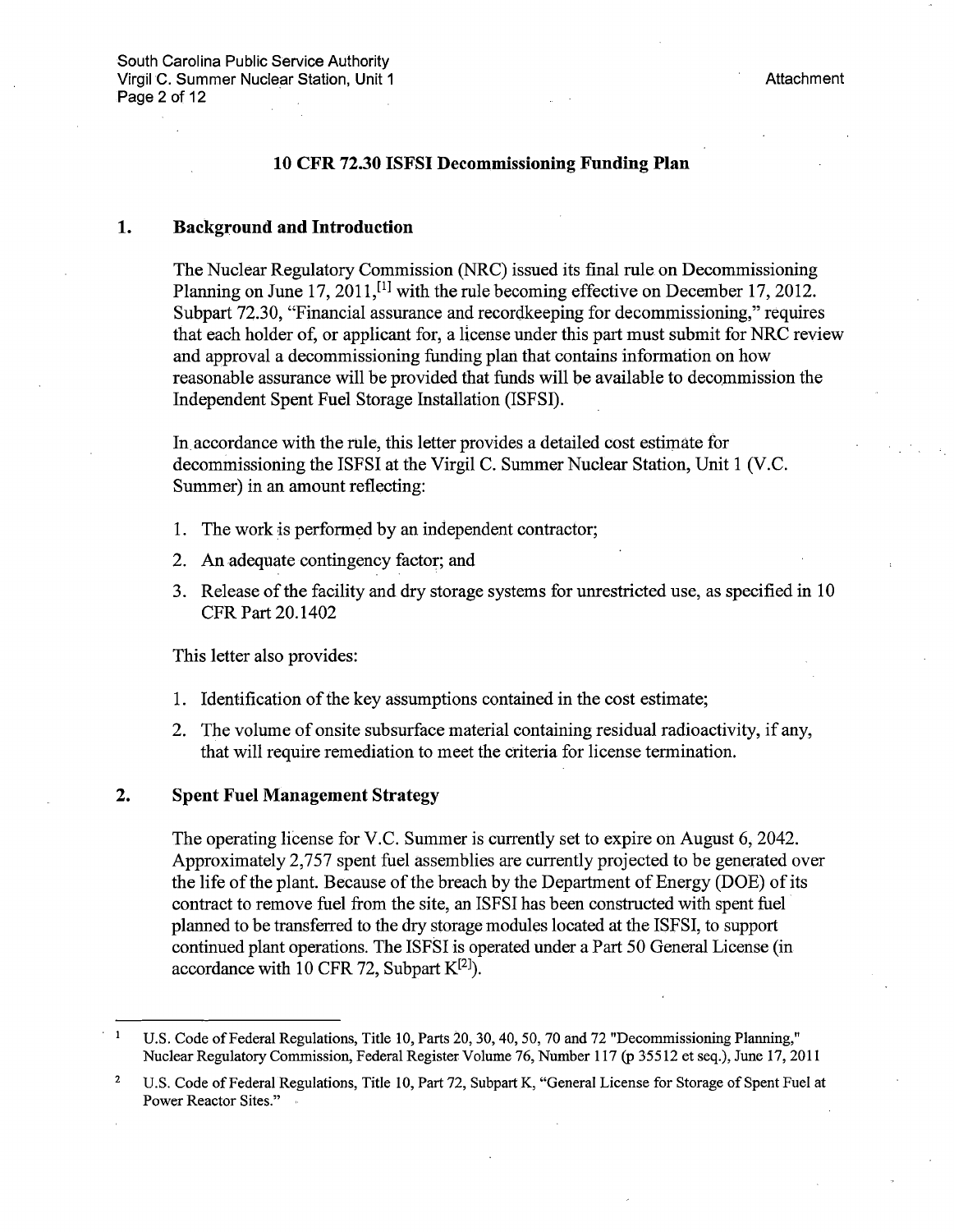Completion of the ISFSI decommissioning process is dependent upon the DOE's ability to remove spent fuel from the site. DOE's repository program assumes that spent fuel allocations will be accepted for disposal from the nation's commercial nuclear plants, with limited exceptions, in the order (the "queue") in which it was discharged from the reactor. $[3]$ 

In January 2013, the DOE issued the "Strategy for the Management and Disposal of Used Nuclear Fuel and High-Level Radioactive Waste," in response to the recommendations made by the Blue Ribbon Commission on America's Nuclear Future and as "a framework for moving toward a sustainable program to deploy an integrated system capable of transporting, storing, and disposing of used nuclear fuel..."<sup>[4]</sup> The report stated, "[W]ith the appropriate authorizations from Congress, the Administration currently plans. to implement a program over the next 10 years that: ... [ A ]dvances toward the siting and licensing of a larger interim storage facility to be available by 2025 that will have sufficient capacity to provide flexibility in the waste management system and allows for acceptance of enough used nuclear fuel to reduce expected government liabilities."

Based upon DOE's latest strategy (and the potential for other, consent-based siting of consolidated interim storage facilities), South Carolina Electric & Gas (SCE&G) believes that one or more monitored retrievable storage facilities could be pu<sup>t</sup>into place within a reasonable time. SCE&G's current spent fuel management plan for the V.C. Summer spent fuel is based in general upon the spent fuel being fully removed from the V.C. Summer site by 2095.

SCE&G's position is that the DOE has a contractual obligation to accept the spent fuel earlier than the projections set out above. No assumption made in this study should be interpreted to be inconsistent with this claim. The estimates presented in this report are for budgeting purposes only, and do not represent any conclusion by the licensee about how the DOE will actually perform in the future. If DOE's failure to perform results in specific additional costs beyond those reflected in this report, it is expected that the DOE will compensate the licensee for those costs.

### **3. ISFSI Decommissioning Strategy**

At the conclusion of the spent fuel transfer process the ISFSI will be promptly decommissioned (similar to the power reactor DECON alternative).

 $\overline{\mathbf{3}}$ U.S. Code of Federal Regulations, Title 10, Part 961.11, Article IV - Responsibilities of the Parties, B. DOE Responsibilities, 5.(a) ... DOE shall issue an annual acceptance priority ranking for receipt of SNF and/or HLW at the DOE repository. This priority ranking shall be based on the age of SNF and/or HLW as calculated from the date of discharge of such materials from the civilian nuclear power reactor. The oldest fuel or waste will have the highest priority for acceptance, except as ..."

<sup>4</sup>  "Strategy for the Management and Disposal of Used Nuclear Fuel and High-Level Radioactive Waste," U.S. DOE, January 11, 2013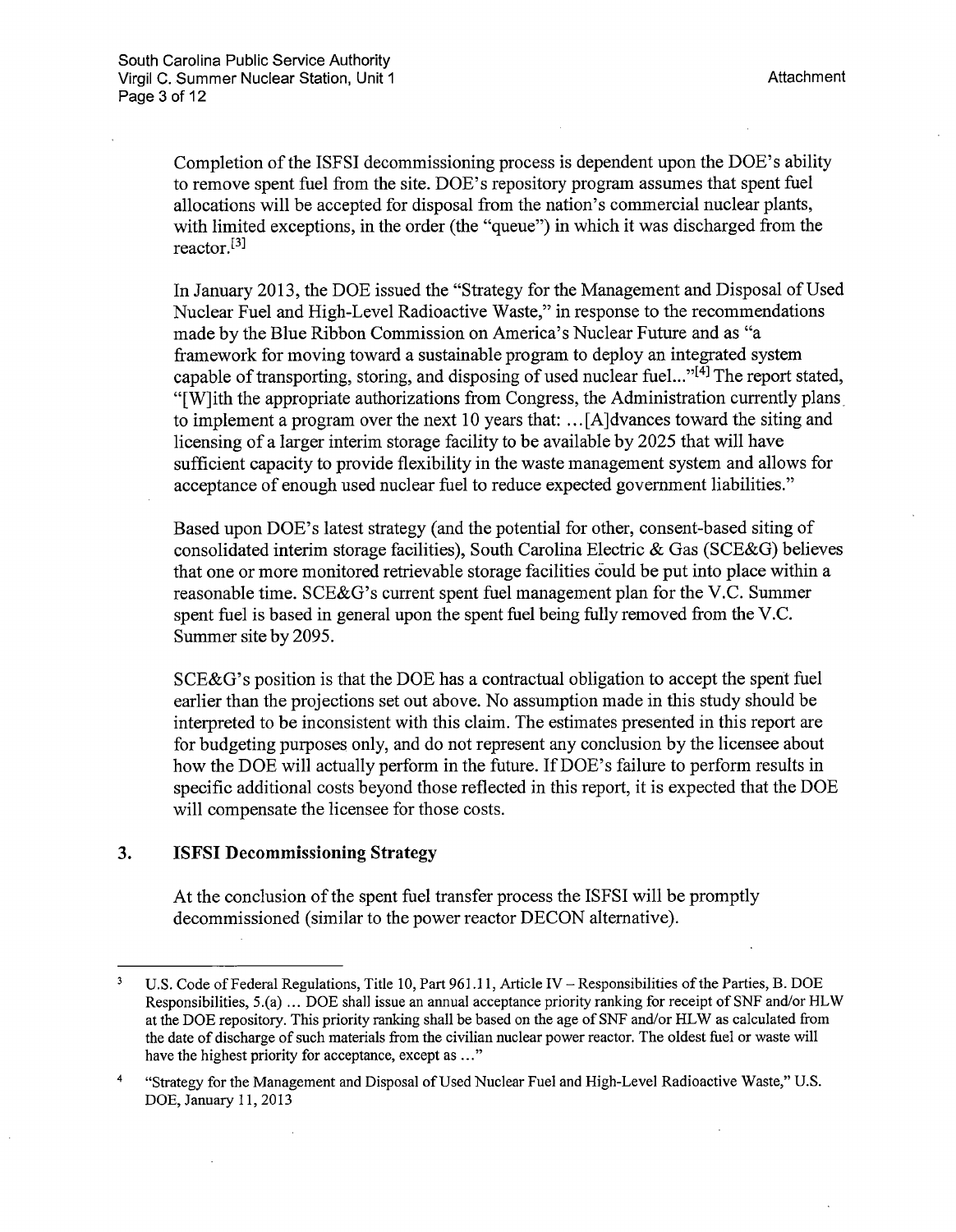For purposes of providing an estimate for a funding plan, financial assurance is expected to be provided on the basis of a prompt ISFSI decommissioning scenario. In this estimate the ISFSI decommissioning is considered an independent project, regardless of the decommissioning alternative identified for the nuclear power plant.

### **4. ISFSI Description**

The V.C. Summer ISFSI is based upon Holtec Intemational's (Holtec) HI-STORM FW System for the dry storage of used nuclear fuel. The HI-STORM FW System consists of <sup>a</sup> sealed metallic multi-purpose canister (MPC) contained within an overpack constructed from a combination of steel and concrete. The MPC can accommodate up to 37 undamaged Zircaloy-clad pressurized water fuel assemblies. The overpack provides structural protection, cooling, and radiological shielding for the MPC.

The HI-STORM FW overpack is a rugged, heavy-walled cylindrical vessel. The main structural function of the storage overpack is provided by carbon steel, and the main shielding function is provided by plain concrete. The overpack plain concrete is enclosed by a steel weldment of cylindrical shells, a thick baseplate, and a top annular plate. A set of four equally spaced radial connectors join the inner and outer shells and define a fixed width annular space for placement of concrete. The overpack lid also has concrete to provide neutron and gamma shielding.

The on-site ISFSI at V.C. Summer is located west of the Fuel Handling Building (FHB) and northeast of Warehouses A and Bin an expansion of the plant Protected Area. The ISFSI pad has been sized to store 98 HI-STORM FW storage casks with each cask capable of storing 37 Pressurized Water Reactor spent fuel assemblies, which will meet V.C. Summer's spent fuel storage needs over the 60-year licensed life of the plant.

The current spent fuel management plan for the V.C. Summer spent fuel would result in 75 spent fuel storage casks being placed on the ISFSI pad during plant operations. This conservatively assumes that no fuel is removed from the site by the DOE during plant operations or during the nine years of pool operations after the permanent cessation of operations.

The 75 casks projected to be on the ISFSI pad after shutdown excludes any additional casks that may be used for Greater-than-Class-C (GTCC) storage. The storage overpacks used for the GTCC canisters ( estimated quantity of 4) are not expected to have any interior contamination of residual activation and can be reused or disposed of by conventional means after a final status survey.

Table 1 provides the significant quantities and physical dimensions used as the basis in developing the ISFSI decommissioning estimate.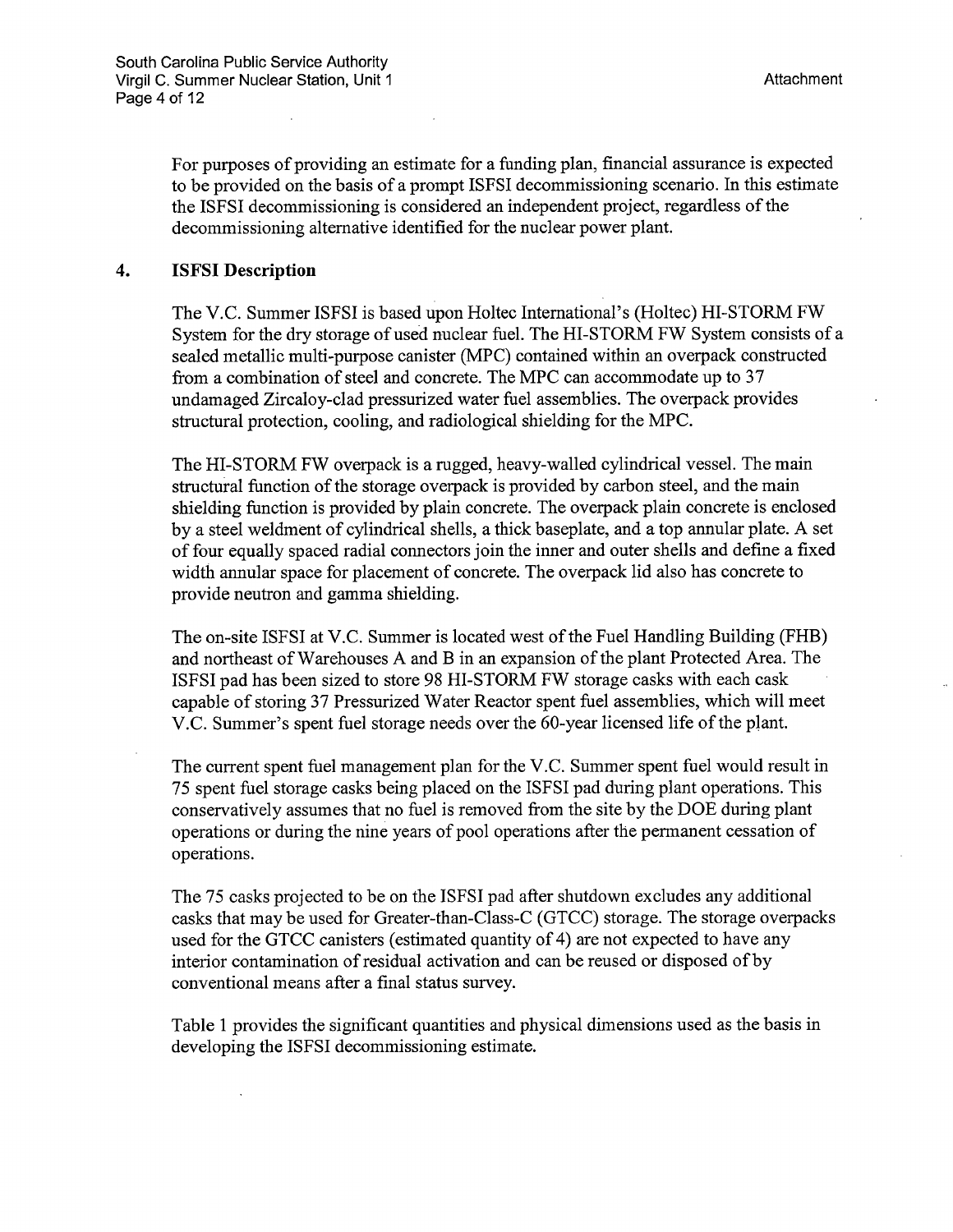### **5. Key Assumptions / Estimating Approach**

The decommissioning estimate is based on the configuration of the ISFSI expected after all spent fuel and GTCC material has been removed from the site. The configuration of the ISFSI is based on the station operating until the end of its current license (2042) and the DOE's spent fuel acceptance assumptions, as previously described.

The dry storage vendor, Holtec International, does not expect the overpacks to have any interior or exterior radioactive surface contamination. Any neutron activation of the steel and concrete is expected to be extremely small.<sup>[5]</sup> The decommissioning estimate is based on the premise that some of the inner steel liners and concrete overpacks will contain low levels of neutron-induced residual radioactivity that would necessitate remediation at the time of decommissioning. As an allowance, 5 of the 75 Holtec overpacks are assumed to be affected, i.e., contain residual radioactivity. The allowance quantity is based upon the number of casks required for the final core off-load (i.e., 157 offloaded assemblies, 37 assemblies per cask which results in 5 overpacks). It is assumed that these are the final casks offloaded; consequently they have the least time for radioactive decay of the neutron activation products.

The dry storage vendor, Holtec International, does not expect any residual contamination to be left on the concrete ISFSI pad.<sup>[6]</sup> It would be expected that this assumption would be confirmed as a result of good radiological practice of surveying potentially impacted areas after each spent fuel transfer campaign. It is assumed for this analysis that the ISFSI pad will not be contaminated. As such, only verification surveys are included for the pad in the decommissioning estimate. An allowance is also included for surveying any transfer equipment.

There is no known subsurface material (soil contamination) in the immediate vicinity of the ISFSI pad that will require remediation to meet the criteria for license termination. As such, there is no allowance for soil remediation in the estimate.

Costs are reported in 2018 dollars and based upon a decommissioning analysis prepared for V.C. Summer in 2016.

Decommissioning is assumed to be performed by an independent contractor. As such, labor, equipment, and material costs are based on national averages, i.e., costs from national publications such as R.S. Means' Building Construction Cost Data (adjusted for regional variations), and laboratory service costs are based on vendor price lists. SCE&G, as licensee, will oversee the site activities.

<sup>5</sup> HI-STORM FW FSAR, Holtec International, Report HI-2114830, Rev.2, at page 2-83 (Accession Number ML13177A428)

<sup>6</sup>  HI-STORM FW FSAR, Holtec International, Report HI-2114830, Rev. 2, at page 2-84 (Accession Number ML13177A428)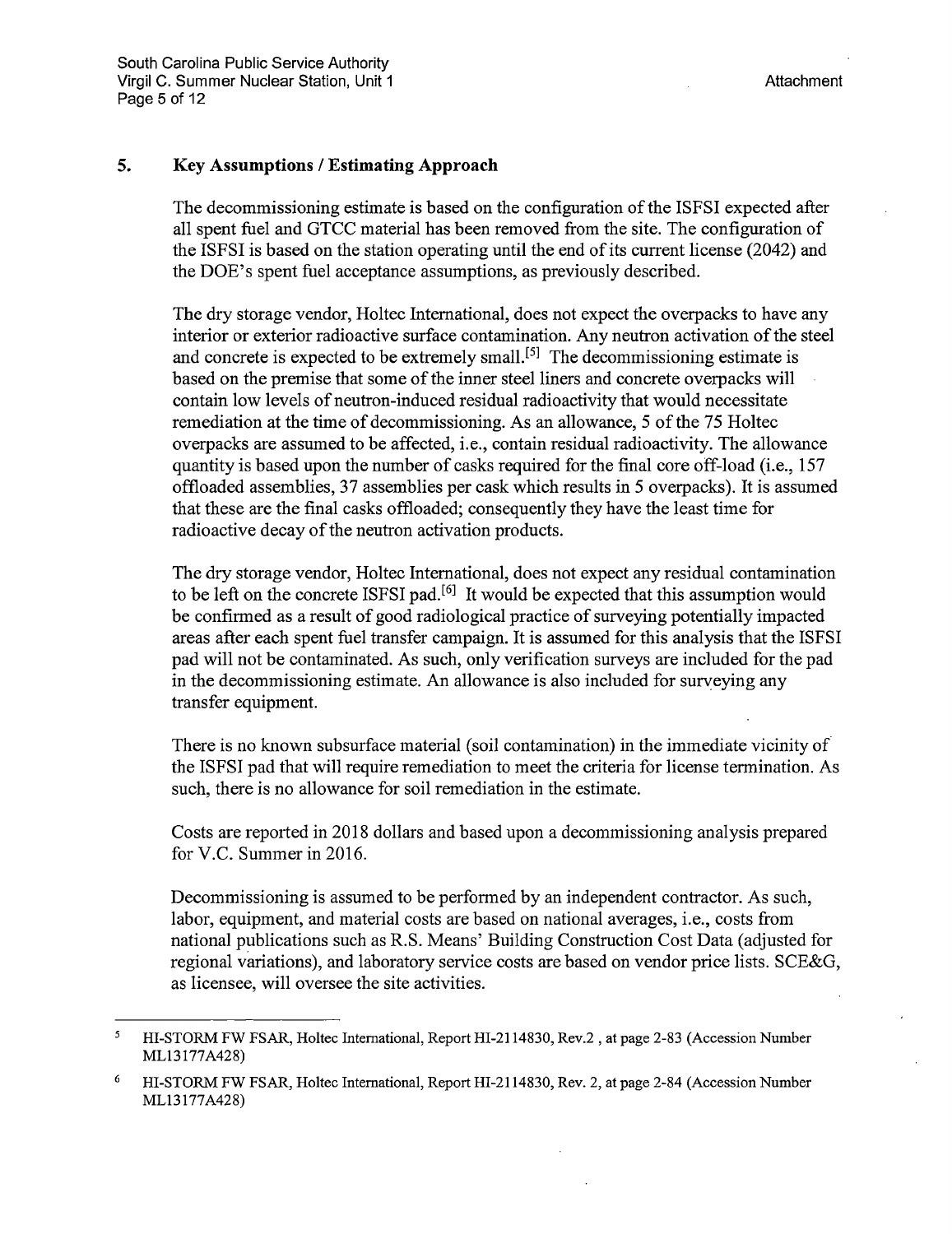Low-level radioactive waste disposal costs are based on SCE&G's currently negotiated rates with the Atlantic Compact and other waste handling service providers.

Contingency has been added at an overall rate of 25%. This is consistent with the contingency evaluation criteria referenced by the NRC in NUREG-1757.<sup>[7]</sup>

The estimate is limited to costs necessary to terminate the ISFSI's NRC license and meet the §20.1402 criteria for unrestricted use. Disposition of released material and structures is outside the scope of the estimate.

### **6. Cost Considerations**

The estimated cost to decommission the ISFSI and release the facility for unrestricted use is provided in Table 2. The cost has been organized into three phases, including:

- An initial planning phase in which the empty overpacks, ISFSI pad, and surrounding environs are characterized and the activity specifications and work procedures for the remediation ( overpack disposition) developed.
- The remediation phase includes the cost for craft labor to demolish the activated overpacks, package the steel and concrete in certified waste containers, transportation to the Atlantic Compact Regional Waste site in Barnwell, South Carolina or a bulk waste processing site in Tennessee, for disposal, as well as the costs for the supporting equipment, materials and supplies.
- The final phase includes the cost for the license termination survey, verification survey, and the associated equipment and laboratory support.

The estimate also contains costs for the NRC (and NRC contractor) to perform the verification survey, SCE&G's oversight staff, site security (industrial), and other site operating costs.

For estimating purposes it is conservatively assumed that all expenditures will be incurred in the year 2096, the year following all spent fuel removal.

### **7. Financial Assurance**

The ISFSI decommissioning cost estimate in 2018 dollars is \$6,856,000 (please see Table 2) based on a cost study prepared by TLG Services, Inc. in 2016. The Authority's portion is \$2,285,333 and SCE&G's portion is \$4,570,667. SCE&G discloses the required

<sup>7</sup>  "Consolidated Decommissioning Guidance, Financial Assurance, Recordkeeping, and Timeliness," U.S. Nuclear Regulatory Commission's Office of Nuclear Material Safety and Safeguards, NUREG-1757, Volume 3, Revision 1, February 2012.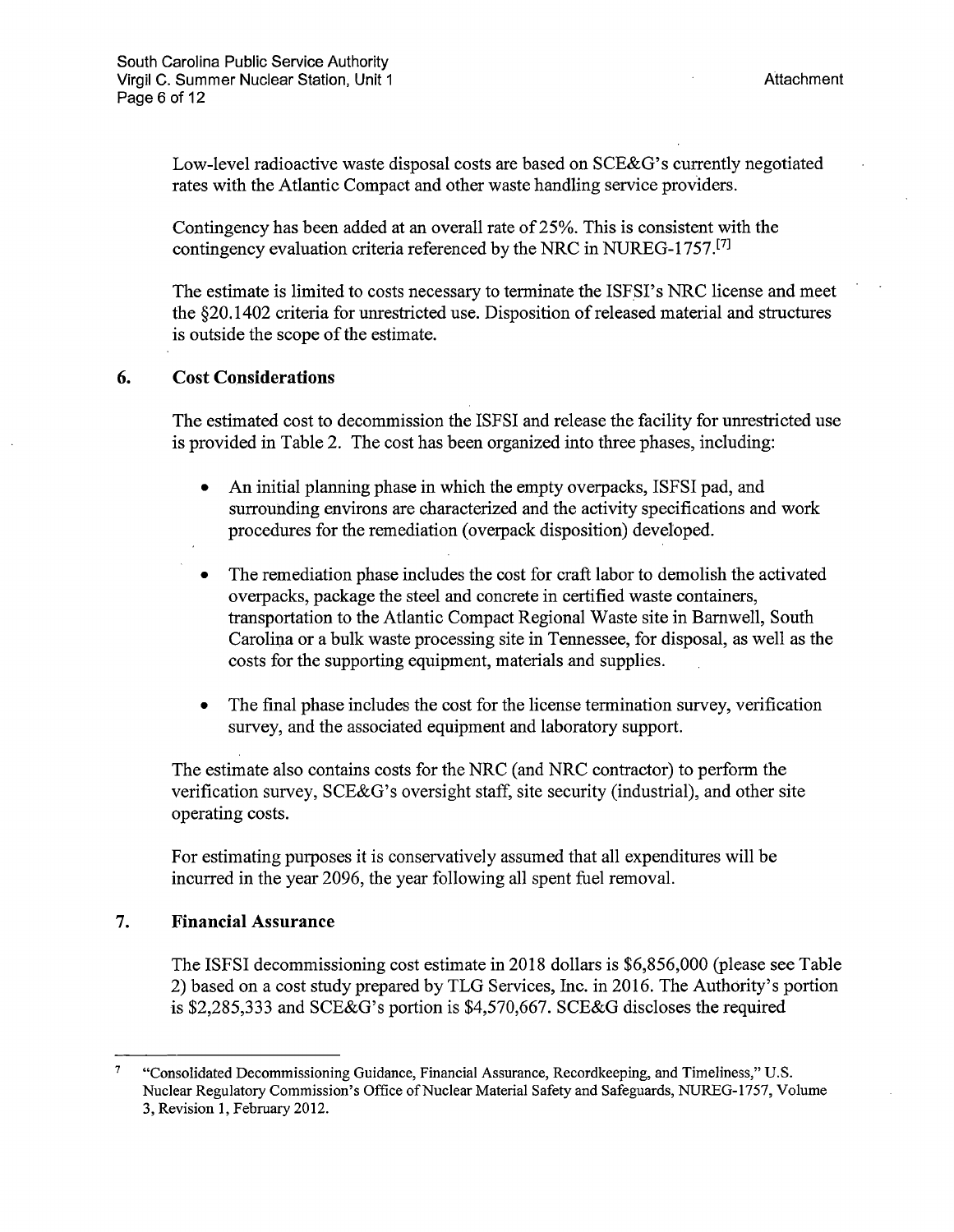financial assurance information relative to its two-thirds ownership share in a separate submittal.

ISFSI operations at V.C. Summer are in response to the DOE's failure to remove spent nuclear fuel from the site in a timely manner. The costs for management of the spent fuel are costs for which the DOE is responsible under federal law and the Standard Contract. It is therefore expected that, once the ISFSI is no longer needed, the cost to decommission the ISFSI would be a DOE-reimbursable expense. Until such time that the costs can be recovered from the DOE, the Authority will rely upon the money available in its decommissioning trust fund to terminate the ISFSI license and release the facility for unrestricted use.

Using the decommissioning trust fund is reasonable based on the following:

- Although the decommissioning trust fund is for radiological decommissioning (i.e., post-shutdown) costs only, the ISFSI decommissioning is a radiological cost. Also, to the extent that the trust fund balance exceeds costs required for Part 50 radiological decommissioning, these funds would be available to address costs incurred by the Authority, including ISFSI decommissioning costs.
- The projected minimum certification amount, calculated pursuant to 10 CFR 50. 75( c) required to demonstrate reasonable assurance of funds for decommissioning V.C. Summer is \$459,074,840 (2018 dollars), based upon the NRC's latest figures for calculating that value. The Authority's one-third share is \$153,024,947.
- Based upon the Authority's V.C. Summer decommissioning trust fund balance as of December 31, 2018 as reported in the Authority's March 2019 biennial Decommissioning Funding Report and considering an average real rate of return of 0.7 percent on the fund between December 31, 2018 and 2049 when plant decommissioning activities are completed, the trust fund is projected to contain a \$6,088,263 surplus (refer to Table 3) beyond the NRC minimum funding formula provided in 10 CFR 50.75(c). This surplus is sufficient to complete the future decommissioning of the ISFSI.
- The Authority will continue to assess the decommissioning trust fund status in accordance with NRC requirements (e.g. 10 CFR 50.75(b)(2), 10 CFR  $50.75(f)(1)$ , 10 CFR 72.30(c)) and projected surplus, to account for the continued assurance of adequate funds for ISFSI decommissioning. Any adjustments to the cost estimate and funding levels will be made in connection with the triennial filing required pursuant to 10 CFR 72.30(c). To the extent any specific regulatory actions are necessary at the time of withdrawal from the trust fund of the amount . necessary for ISFSI decommissioning, the Authority will pursue such actions.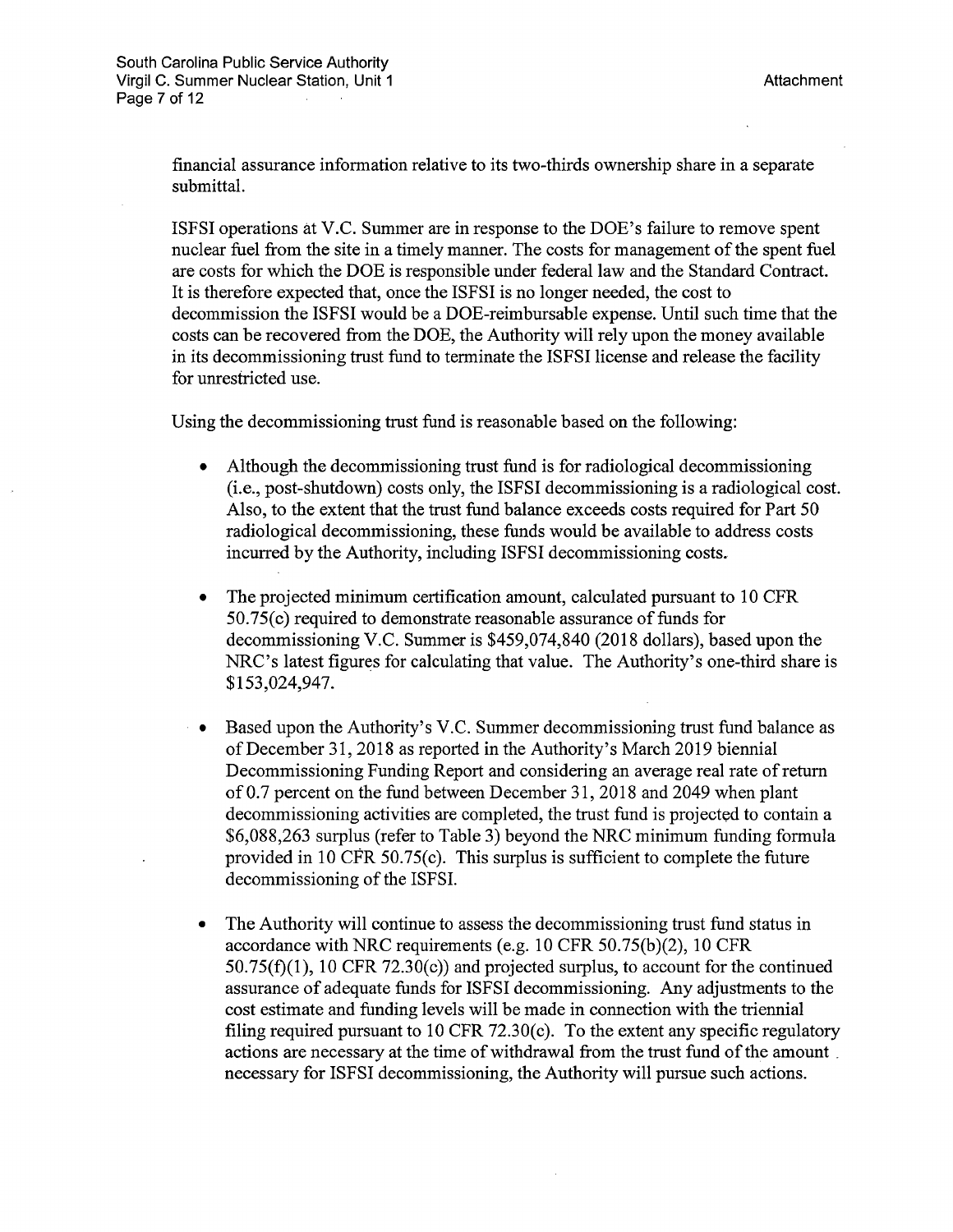$\sim$ 

 $\sim$ 

 $\bar{z}$ 

The Authority hereby certifies that financial assurance for decommissioning its one-third share of the on-site ISFSI at V. C. Summer Unit 1 has been provided in the amount of the cost estimate for decommissioning using the methodology described in the previous paragraphs.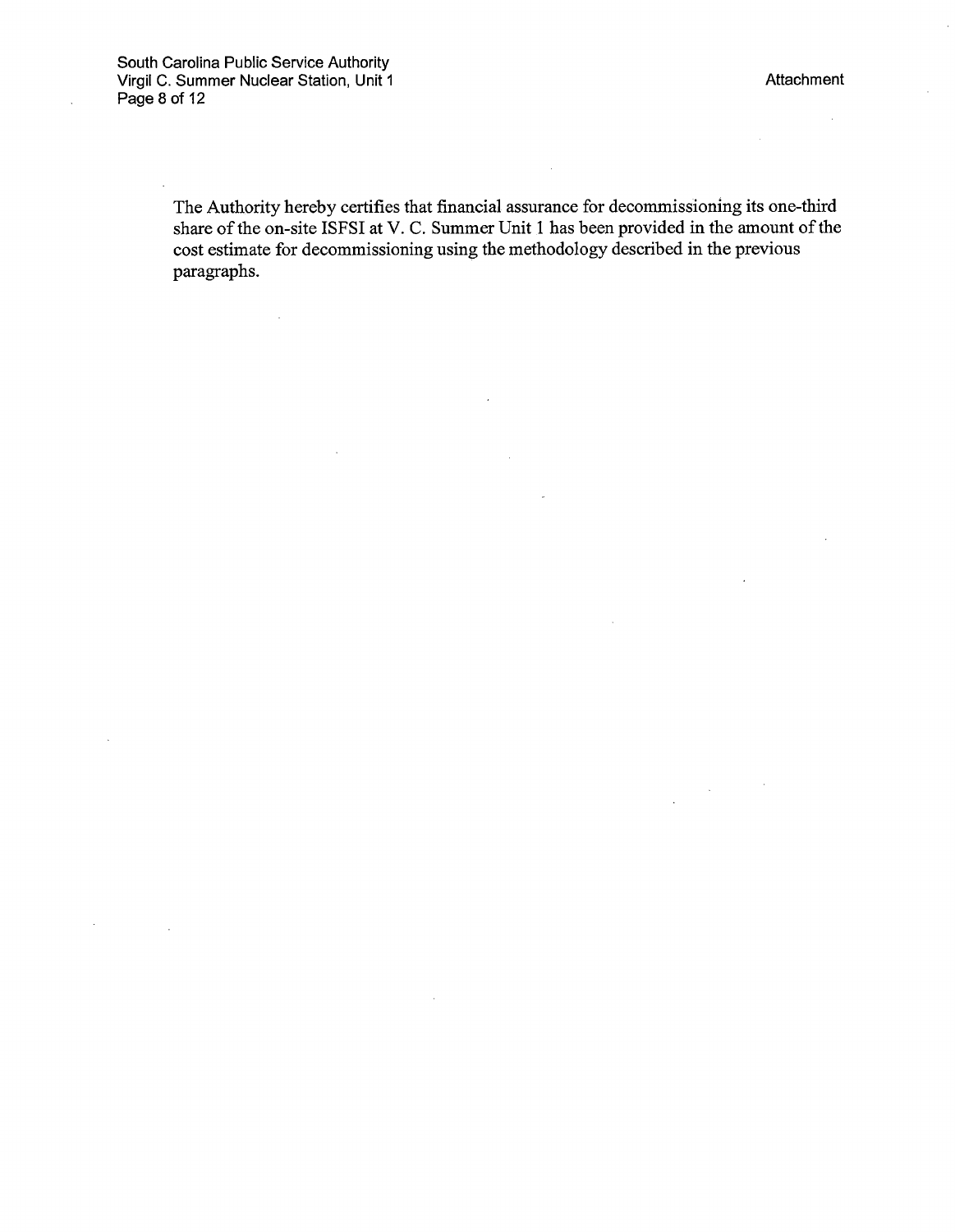$\bar{1}$ 

# **Table 1 Significant Quantities and Physical Dimensions**

## **ISFSI Pad**

| Item      | (f <sup>t</sup> )<br>Length | Width<br>(f <sup>t</sup> ) | Residual<br>Radioactivity |
|-----------|-----------------------------|----------------------------|---------------------------|
|           |                             |                            |                           |
| ISFSI Pad | 251.5                       | 129.0                      | No                        |

 $\bar{\alpha}$ 

 $\bar{\alpha}$ 

# **ISFSI Storage Overpack (Holtec FW)**

| Item                                                | Value     | <b>Notes</b>                             |
|-----------------------------------------------------|-----------|------------------------------------------|
|                                                     |           |                                          |
| Overall Height (inches)                             | 239.5     | Dimensions are nominal                   |
| <b>Outside Diameter (inches)</b>                    | .139      | Dimensions are nominal                   |
| Inside Diameter (inches)                            | 81        | Dimensions are nominal                   |
| Quantity                                            | 79        | 75 Spent fuel $+4$ GTCC                  |
|                                                     |           | Equivalent to the number of overpacks    |
| Quantity (with residual radioactivity)              |           | used to store last complete core offload |
| Low-Level Radioactive Waste from Overpack (pounds)  | 1,705,088 | Concrete and steel                       |
| Other Low-Level Radioactive Waste (pounds)          | 1,766     | DAW, filters and other secondary waste   |
| Low-Level Radioactive Waste (total packaged volume) | 30,414    | Cubic feet                               |
| Low-Level Radioactive Waste (packaged density)      | 56        | Average weight density                   |

## **Other Potentially Impacted Items**

 $\sim$ 

| Item                                      | Value | <b>Notes</b>              |
|-------------------------------------------|-------|---------------------------|
|                                           |       |                           |
| Transfer Cask                             |       | No residual radioactivity |
| Number of Overpacks used for GTCC storage |       | No residual radioactivity |

 $\alpha$ 

 $\sim$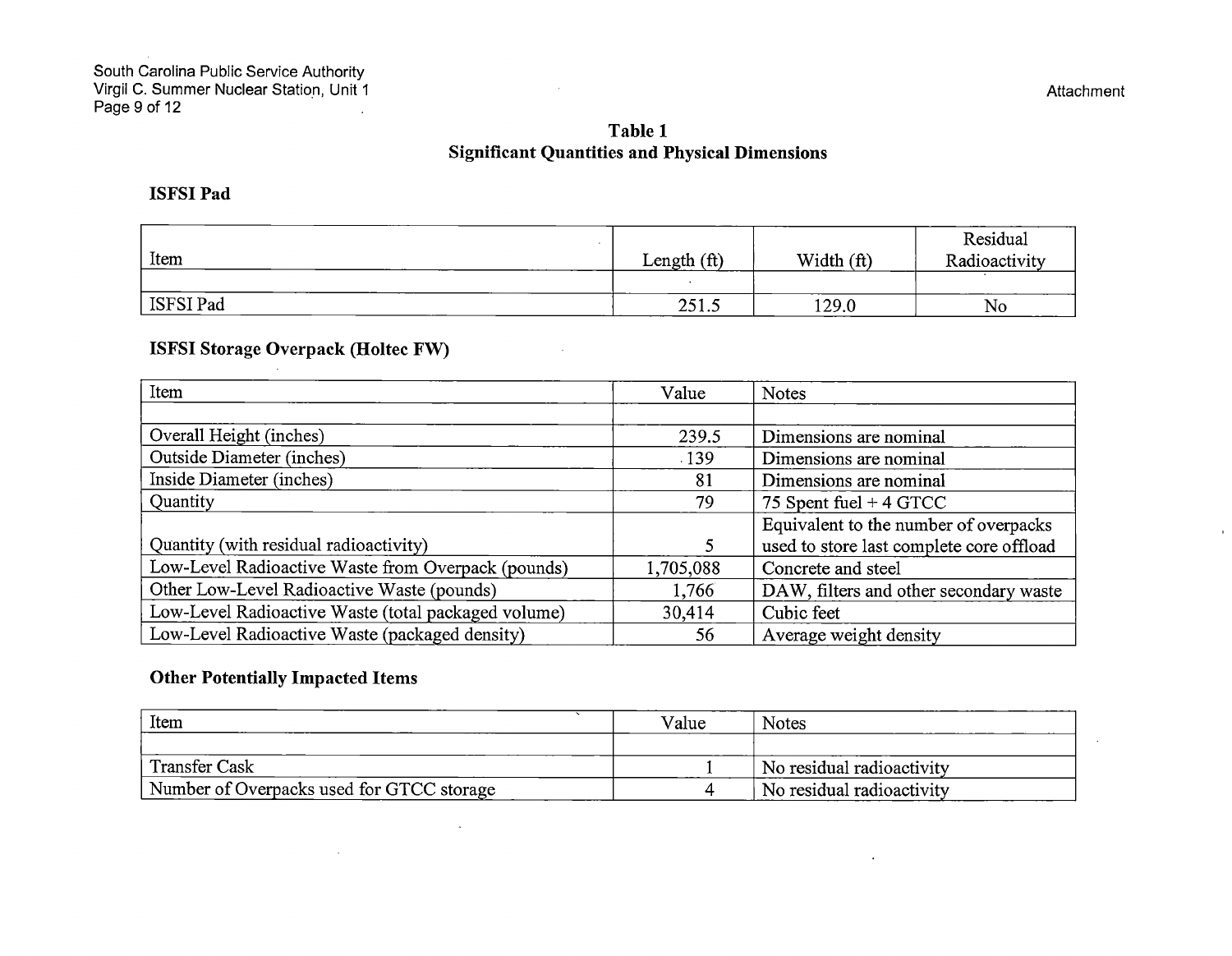$\overline{a}$ 

|                                                            | <b>Costs</b><br>(thousands, 2018 dollars) |                          |                          | Waste<br>Volume<br><b>Person-Hours</b> |              |              |                                |                          |                             |
|------------------------------------------------------------|-------------------------------------------|--------------------------|--------------------------|----------------------------------------|--------------|--------------|--------------------------------|--------------------------|-----------------------------|
|                                                            | Removal                                   | Packaging                | <b>Transport</b>         | <b>Disposal</b>                        | Other        | <b>Total</b> | <b>Class A</b><br>(cubic feet) | Craft                    | Oversight and<br>Contractor |
| <b>Decommissioning Contractor</b>                          |                                           |                          |                          |                                        |              |              |                                |                          |                             |
| Planning (characterization,<br>specs and procedures)       |                                           |                          |                          |                                        | 301          | 301          | $\overline{\phantom{a}}$       |                          | 1,096                       |
| Decontamination/Demolition<br>(activated cask disposition) | 139                                       | 97                       | 173                      | 2,262                                  | 31           | 2,702        | 30,414                         | 2,135                    |                             |
| License Termination<br>(radiological surveys)              |                                           |                          | $\overline{\phantom{a}}$ |                                        | 1,373        | 1,373        | $\qquad \qquad \blacksquare$   | 11,060                   |                             |
| Subtotal                                                   | 139                                       | 97                       | 173                      | 2,262                                  | 1,705        | 4,376        | 30,414                         | 13,195                   | 1,096                       |
| <b>Supporting Costs</b>                                    |                                           |                          |                          |                                        |              |              |                                |                          |                             |
| NRC and NRC Contractor<br>Fees and Costs                   | $\blacksquare$                            |                          | $\blacksquare$           | $\rightarrow$                          | 423          | 423          | $\qquad \qquad \blacksquare$   | $\blacksquare$           | 776                         |
| Insurance                                                  | $\overline{\phantom{a}}$                  |                          | $\blacksquare$           | ÷.                                     | 124          | 124          | $\overline{\phantom{0}}$       | $\overline{\phantom{a}}$ |                             |
| Property Taxes                                             | $\blacksquare$                            | $\overline{\phantom{0}}$ | $\overline{\phantom{a}}$ | $\qquad \qquad \blacksquare$           | $\mathbf{0}$ | $\Omega$     | $\overline{\phantom{a}}$       | $\overline{\phantom{a}}$ |                             |
| Plant Energy Budget                                        | $\tilde{\phantom{a}}$                     | ä,                       | $\overline{\phantom{a}}$ | $\qquad \qquad \blacksquare$           | 54           | 54           | $\overline{\phantom{0}}$       | $\blacksquare$           |                             |
| Non-Labor Overhead                                         | $\blacksquare$                            | $\overline{\phantom{a}}$ | $\overline{\phantom{a}}$ | $\overline{\phantom{0}}$               | 12           | 12           |                                | $\overline{\phantom{a}}$ |                             |
| Corporate A&G                                              | $\blacksquare$                            | $\overline{\phantom{a}}$ | $\blacksquare$           | ۰                                      | 27           | 27           |                                | $\blacksquare$           |                             |
| Security (industrial)                                      | $\overline{a}$                            | $\rightarrow$            | $\overline{\phantom{a}}$ |                                        | 219          | 219          |                                | $\overline{a}$           | 5,013                       |
| SCE&G Oversight Staff                                      | $\blacksquare$                            | $\blacksquare$           | $\blacksquare$           |                                        | 250          | 250          | $\overline{a}$                 | $\blacksquare$           | 3,803                       |
| Subtotal                                                   | $\tilde{\phantom{a}}$                     | $\overline{\phantom{a}}$ | $\overline{\phantom{a}}$ |                                        | 1,109        | 1,109        |                                |                          | 9,592                       |
| Total (w/o contingency)                                    | 139                                       | 97                       | 173                      | 2,262                                  | 2,814        | 5,485        | 30,414                         | 13,195                   | 10,688                      |
| Total (w/25% contingency)                                  | 174                                       | 121                      | 215                      | 2,828                                  | 3,518        | 6,856        |                                | $\qquad \qquad$          |                             |

 $\alpha$ 

# **Table 2 ISFSI Decommissioning Costs and Waste Volumes**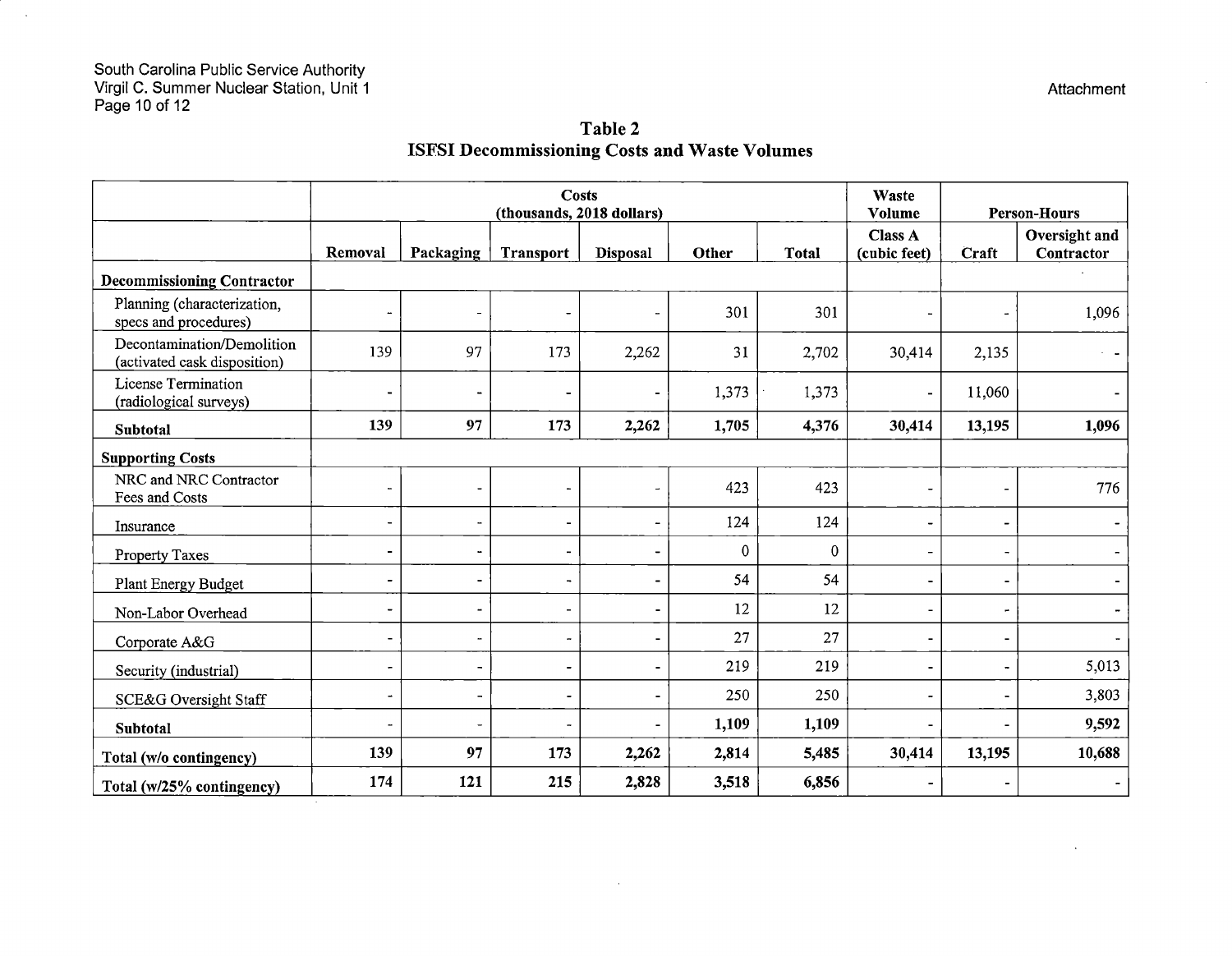$\sim 10$ 

 $\sim 10^{-1}$ 

 $\mathcal{L}$ 

 $\sim$ 

#### Attachment

 $\mathcal{A}^{\mathcal{A}}$ 

 $\mathcal{L}_{\mathcal{A}}$ 

 $\mathcal{L}$ 

 $\sim 10^7$ 

### **Table 3 Financial Assurance**

| 10 CFR 50.75(b) $\&$ (c) Decommissioning Estimate (2018 Dollars):       | \$459,074,840 |
|-------------------------------------------------------------------------|---------------|
| Authority's One-Third Share of Decommissioning Estimate (2018 Dollars): | \$153,024,947 |

Market value of the external trust fund at December 31, 2018: \$130,713,506

## **Schedule of annual amounts remaining to be collected**

|      | т,<br>2018 Dollars |                        |                 |           |                |                      |  |
|------|--------------------|------------------------|-----------------|-----------|----------------|----------------------|--|
|      | <b>Beginning</b>   | <b>Decommissioning</b> | <b>Annual</b>   |           | Ending         | Real<br><b>Rates</b> |  |
| Year | <b>Balance</b>     | <b>Expenditures</b>    | <b>Deposits</b> | Earnings  | <b>Balance</b> | of Return            |  |
| 2019 | 130,713,506        |                        | 0               | 1,151,433 | 131,864,939    | 0.0088               |  |
| 2020 | 131,864,939        |                        | 115,260         | 1,146,632 | 133,126,831    | 0.0087               |  |
| 2021 | 133,126,831        |                        | 115,260         | 1,163,657 | 134,405,748    | 0.0087               |  |
| 2022 | 134,405,748        |                        | 115,260         | 1,086,344 | 135,607,351    | 0.0081               |  |
| 2023 | 135,607,351        |                        | 115,260         | 1,083,797 | 136,806,408    | 0.0080               |  |
| 2024 | 136,806,408        |                        | 115,260         | 1,016,705 | 137,938,373    | 0.0074               |  |
| 2025 | 137,938,373        |                        | 115,260         | 994,358   | 139,047,991    | 0.0072               |  |
| 2026 | 139,047,991        |                        | 115,260         | 1,006,760 | 140,170,011    | 0.0072               |  |
| 2027 | 140,170,011        |                        | 115,260         | 985,280   | 141,270,551    | 0.0070               |  |
| 2028 | 141,270,551        |                        | 115,260         | 894,903   | 142,280,714    | 0.0063               |  |
| 2029 | 142,280,714        |                        | 115,260         | 901,302   | 143,297,275    | 0.0063               |  |
| 2030 | 143,297,275        |                        | 115,260         | 907,741   | 144,320,276    | 0.0063               |  |
| 2031 | 144,320,276        |                        | 115,260         | 899,790   | 145,335,326    | 0.0062               |  |
| 2032 | 145,335,326        |                        | 115,260         | 906,118   | 146,356,704    | 0.0062               |  |
| 2033 | 146,356,704        |                        | 115,260         | 912,486   | 147,384,450    | 0.0062               |  |
| 2034 | 147,384,450        |                        | 115,260         | 918,894   | 148,418,604    | 0.0062               |  |
| 2035 | 148,418,604        |                        | 115,260         | 910,499   | 149,444,363    | 0.0061               |  |
| 2036 | 149,444,363        |                        | 115,260         | 916,792   | 150,476,415    | 0.0061               |  |
| 2037 | 150,476,415        |                        | 115,260         | 923,123   | 151,514,799    | 0.0061               |  |
| 2038 | 151,514,799        |                        | 115,260         | 914,342   | 152,544,401    | 0.0060               |  |
| 2039 | 152,544,401        |                        | 115,260         | 920,555   | 153,580,216    | 0.0060               |  |